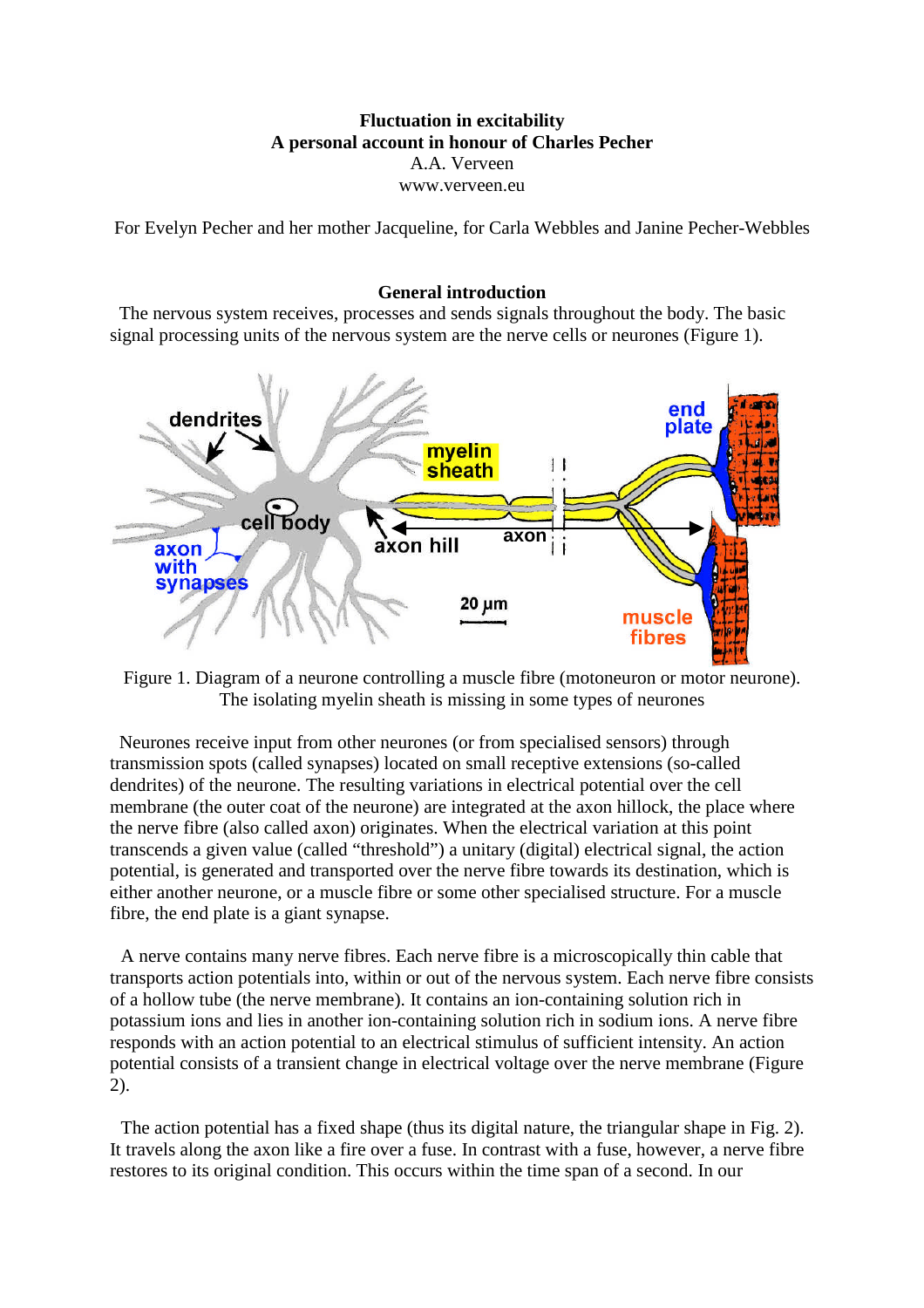mentioned investigations, we had, therefore, to wait for restoration to be completed before we could apply the following stimulus. Otherwise, contamination of our measurements with effects of partial restorations of the foregoing action potentials would occur.



Figure 2. Eight stimuli of about threshold intensity resulting in five action potentials. Bars: millisecond (horizontal) and 50 milliVolt (vertical). Stimulus frequency: one per two seconds.

(Verveen & Derksen, 1968, also reproduced in www.verveen.eu/Figuur\_01.html)

Information is contained in the action potential pattern travelling over a given axon towards another neuron or an effector cell such as a muscle fibre, much like the pattern of the digital pulses flowing over wires into, within and out of processors within computers, or like the frequency modulation of TV or radio waves beamed to their receivers.

The action potential is an all-or-none event. It occurs when the electrical stimulus "exceeds a critical value called threshold and it does not appear when stimulus strength lies below the threshold".

## **Personal account**

I joined the staff of the Netherlands Central Institute of Brain Research at Amsterdam, at first during the waiting times between the clinical stages of the study in medicine. There, I had to teach myself neurophysiology. Early in 1958, I started with the preparation of the sciatic nerve (hind leg nerve) of pre-killed (pithed and brain destructed) frogs. The nerve preparation was kept alive in a suitable solution (so-called Ringer's solution).

At my very first experiment with electrical stimulation of a living frog nerve, I was utterly surprised when I saw its responses to these stimuli. The compound action potential, which is the sum of the individual electric responses of its many nerve fibres, did not show the textbook-expected all-or-none behaviour mentioned above. Instead, the composite response fluctuated significantly and unpredictably in the presence of a constant stimulus (that was repeatedly applied, but at a low frequency, such to avoid the occurrence of the successive influences mentioned above). The word "constant" refers to stimulus duration (fixed) as well as stimulus intensity (strength, amplitude).

I then modified the set-up, to record the responses of only one or two axons. The one-axon set-up showed the non-existence of a sharp threshold. In between the "all-behaviour" and the "none-behaviour" each axon showed an S-shaped threshold range (Fig. 3). Within this threshold range, the occurrence, yes or no, of an action potential upon a given and constant stimulus, can not be predicted: it is due to chance. The nerve fibre turned out to bet. This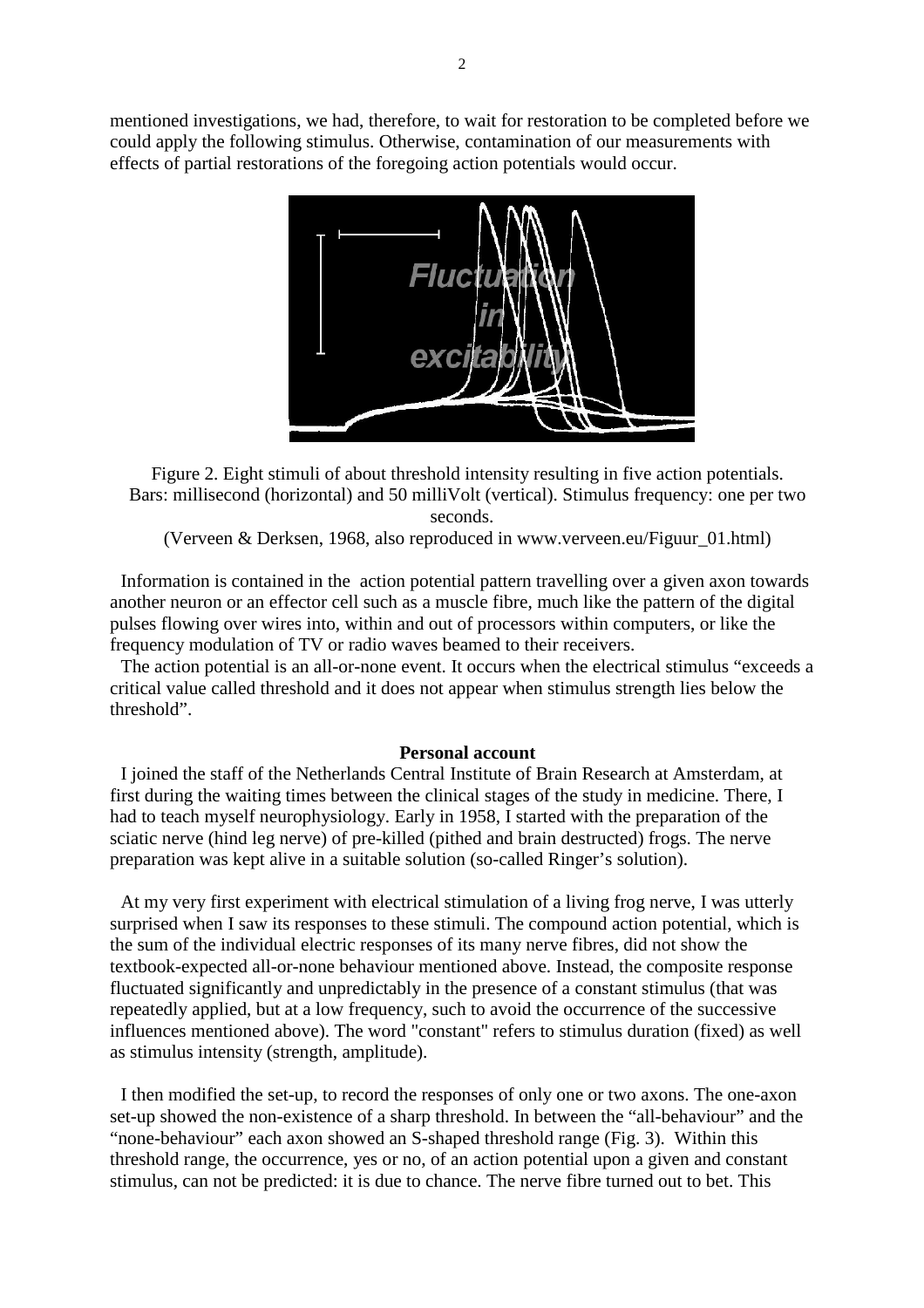betting behaviour could be investigated only by repeated application of the same stimulus. Its outcome (as given by each single row of fixed stimulus intensities in the left part of Fig. 2) follows after dividing the number of action potentials by the number of stimuli. This number lies within the range from zero to one. It describes the probability for a positive betting-result by that nerve fibre (namely the occurrence of an action potential) for that stimulus and is called the "probability of response" (response probability, probability of occurrence, symbol: p). It depends on the intensity (size, amplitude) of the stimulus. For each stimulus, only a probability of response could be defined. "Certainty" (in a loose sense) applies only to those parts of the range where the probability is about zero (so no response is to be expected at low stimulus intensities) or about one (always a response to a high intensity stimulus).



Figure 3. The occasional responses of a nerve fibre to repeated low-frequency stimulation with a constant stimulus. Response series for six different stimulus intensities (Verveen, 1960, also reproduced in Verveen & Derksen, 1968 and www.verveen.eu/Figuur\_02.html)

Although I knew my stimuli to be stable (their own variability was sufficiently small with respect to nerve fibre variability), this could as such not be considered a valid argument. However, in a preparation with two nerve fibres one sometimes encounters a situation in which their response ranges overlap. One fibre responds only rarely to a given constant stimulus (the low-probability responder) while the other responds more often to it (the high probability responder). One then notes that each axon responds independent of the other for the low-probability responder sometimes produces an action potential in the absence of a response of the higher probability responder. This proves that the phenomenon can not be caused by stimulus fluctuations and is, therefore, due to fluctuating processes located within each individual axon.

# **Charles Pecher**

I then set out to investigate fluctuation in excitability in quantitative detail. A search of the literature was needed first, for textbooks did not mention this phenomenon at all. The textbook writers had most probably assumed the quite evident response variability to be caused by shortcomings of stimulus amplitude stability. This possibility forms a common pitfall indeed, in our case called "stimulus artefact". Recent reports in the literature about this probability phenomenon, which must have been obvious to every physiologist who recorded from electrically stimulated nerve or nerve-muscle preparations, were of no help either since they did not exist, probably because it was still considered a stimulus artefact.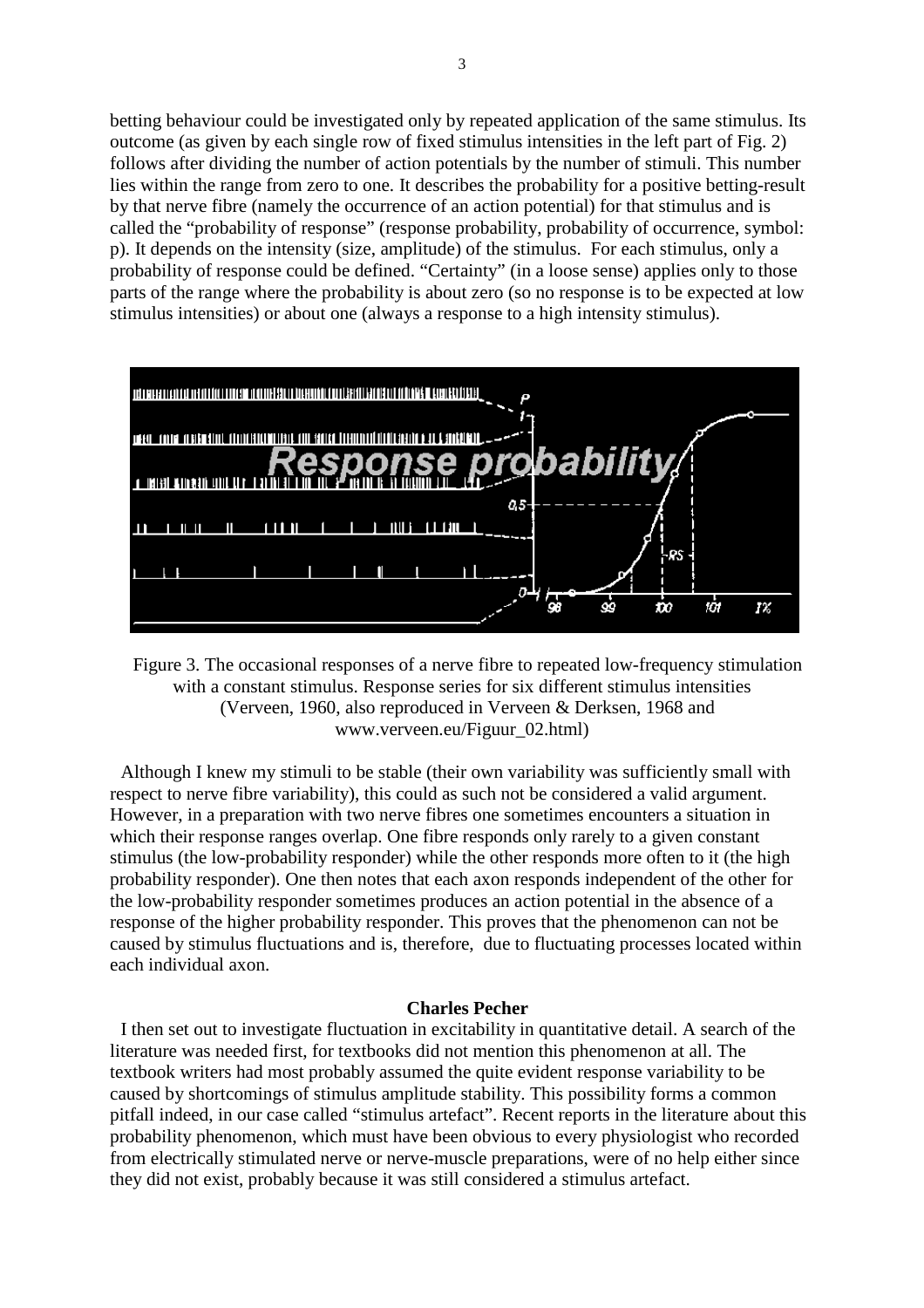Retrieval aids were lacking in those days. So I set out to visit the university libraries regularly, to leaf through the main English, German and French physiological journals. For each year of publication, I studied all physiological journals in that order of languages, thoroughly, while I worked backwards in time to detect the most recent paper on the subject, with the intent to save time by the use of its references for a more detailed search. Several unsuccessful months passed in this way for I investigated all fifth decade physiological journals in vain. The journals published in the fourth decade bore no fruit either. I hit gold at last in the publications of 1939, within the last consulted, therefore, French volume. It contained an article that was both a report, as well as a review (6) on the subject, written by a Belgian by the name of Charles Pecher.

This paper also provided me with the data on his two earlier papers (4 and 5) as well as with references to his predecessors  $(1 – 3)$  (here numbered according to the sequence of publication, see the references for details):

(1). Monnier, A. –M. & H. H. Jasper, 1932. (A new demonstration of the "all-or-none" behaviour of the nerve fibre).

(2). Blair, E. A. & J. Erlanger, 1932. Responses of axons to brief shocks.

(3). Blair, E. A. & J. Erlanger, 1933. A comparison of the characteristics of axons through their individual electrical responses

(4). Pecher, Ch., 1936. (Statistical study of the spontaneous variations in excitability of a nerve fibre).

(5). Pecher, Ch., 1937. (Independent fluctuations in excitability of two fibres in the same nerve).

(6). Pecher, Ch., 1939. (Fluctuation in excitability of the nerve fibre).

Note that Charles Pecher's papers (written in French) can be retrieved from my website.

I realised that the work of these authors on the subject of fluctuation in excitability, seemed to be utterly forgotten, judging from the lack of papers on the subject of fluctuation in excitability of axons or neurones in all subsequent volumes up to my first publication (Verveen, 1960). However, I discovered later on that, at about the end of the fifth decade, two other people had also discovered Pecher's work, and that they had used his results in the interpretation of their own investigations: Lawrence S. Frishkopf (1956) and Warren S. McCulloch (1958) at the Massachusetts Institute of Technology (MIT), Cambridge, USA. Frishkopf used Pecher's results in the interpretation of the stochastic (chance) nature of sensory (auditory) receptor output. Warren McCulloch's work is particularly interesting, because he posed the question "how a network of unreliable neurones still produces reliable results." Note that they did not try to investigate fluctuation in excitability as such.

I wondered why Pecher had not continued his promising investigations after World War II. So I tried to learn more about him but in vain. Upon a letter, to the Brussels' Institute Solvay mentioned in his publications I obtained the answer that they did not have any information about him. I assumed, therefore, that he must have died at a young age.

This was a pity for, in my search for clues about his motivation, I could only examine his work as such. His papers were, of course, written following scientific practice, so they did not contain his ideas on the possible function(s) of this interesting phenomenon, apart from a paragraph near the end of his 1939 publication (see below).

That his work was forgotten, is not too surprising, for the number of people interested in positive and, therefore, useful, effects of random processes existing within us (such as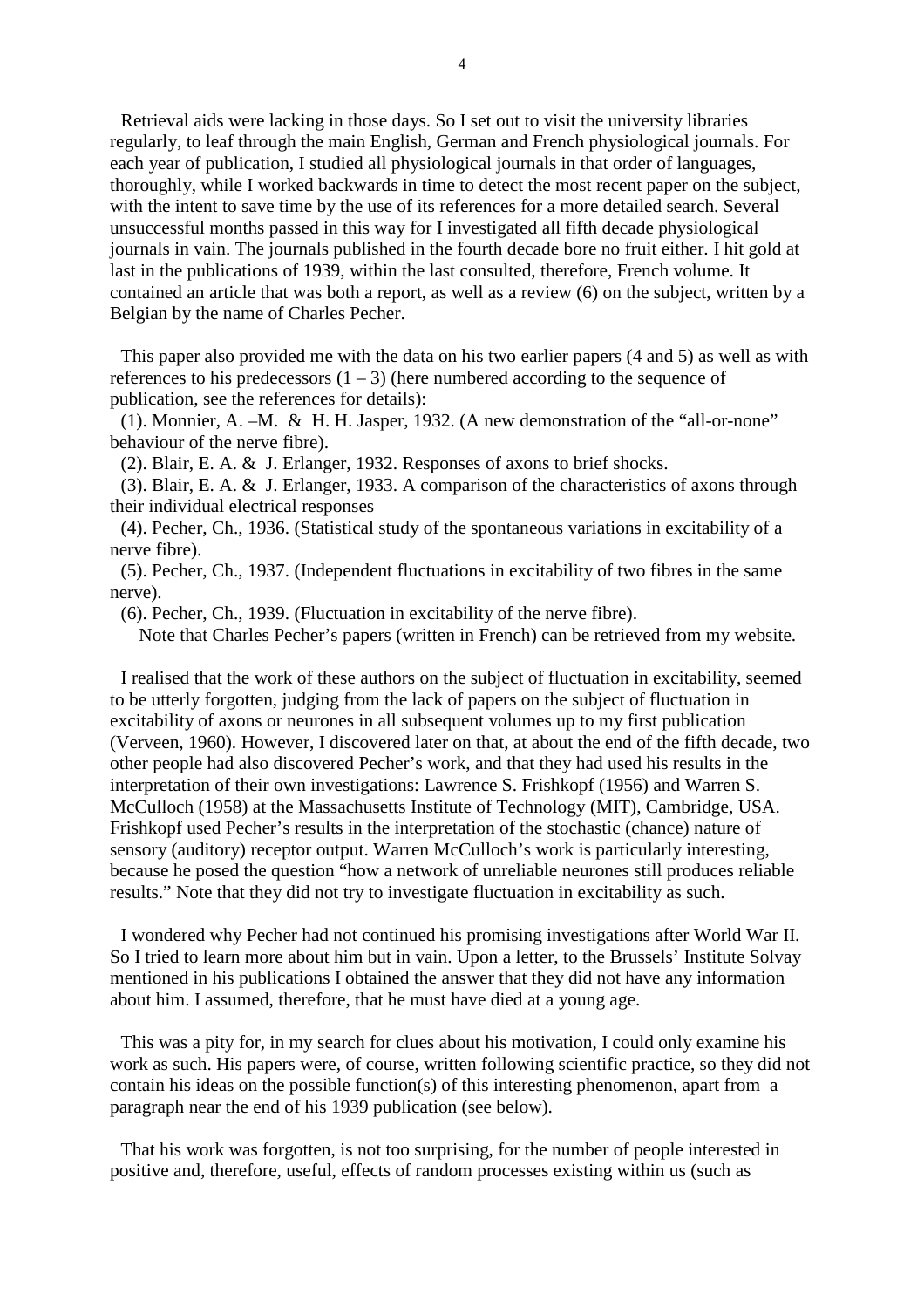fluctuations and noise) is extremely small. In the context of our "fight against uncertainty", we by and large play the ostrich. So we deny the existence of uncertainty and chance  $(3)$ , albeit inconsistently given the popularity of gambling to try to better one's life. The denial of the existence of uncertainty and its possible functions appeared within neurophysiology as well, as will become clear below.

Excitability fluctuations in nerve fibres, could only be  $n\epsilon$  after the introduction of the oscilloscope in physiology by Gasser and Erlanger in  $1932'$ , and after the development of sufficiently powerful and reliable methods of amplification. As a result, the individual responses of nerve fibres became detectable in 1932. Only then could their kaleidoscopic appearance be noted. The random nature of the appearance of these "elementary action potentials" was immediately recognised, both by Monnier and Jasper (1932, p. 549) and Blair and Erlanger (1932, p. 530). The latter found that "The irritability of axons [. . .] varies spontaneously through a narrow range". They concluded: "presumably this and the latency variations are an expression of spontaneous alterations in reactivity." (p. 562), for when "two fibres are stimulated with threshold shocks all possible response variations are seen" from which they concluded that "they must be due to spontaneous and independent variations in the irritabilities of the two fibres." (p. 530).

The term "latency" applies to the duration of the interval between the beginning of the stimulus and the beginning of the response, here the action potential, cf. Figure 2.

Pecher must have been stricken by the random nature of the responses of axons, so he started a thorough, quantitative statistical investigation of this phenomenon. In his first publication (Pecher, 1936, recounted in Pecher, 1939), Pecher reported the results of his statistical study of the distribution of sequences of positive (action potential) and negative (none) responses to repeated stimulation. This was done at low frequencies, to avoid modification of the response by restoration effects. He showed that these sequences could be described as following the laws of chance: "L'examen des tracés montre que la répartition des ripostes est parfaitement compatible avec les lois du hasard, aussi longtemps que la fréquence d'excitation est de l'ordre de 1 par seconde." (The examination of the sequences shows that the distribution of responses is perfectly compatible with the laws of chance, as long as the excitation frequency remains of the order of one per second). In his second paper (Pecher, 1937), Pecher wrote that:

"Le rapport du nombre des réactions obtenues au nombre d'excitations provoquées définit la probabilité de réaction."

(The quotient of the number of positive responses divided by the number of stimuli defines the probability of response.)

Here, this quotient, the probability of response for a given nerve fibre (here to be called fibre c) at a fixed stimulus intensity, is written as  $p(c)$  and reads as "the (response) probability p of nerve fibre". For preparations in which each of two almost equally excitable nerve fibres within the same nerve showed a fluctuating response to the same stimulus Pecher confirmed Blair and Erlanger's observation that all possible response combinations occur (Figure 4).

The action potential, of the axon with the lowest number of responses, so with the highest threshold, does occasionally appear without the response of the other, more sensitive, fibre. A similar phenomenon occurs for the fluctuations in latency: when both responses appear then their mutual positions in time fluctuate independently of each other. These phenomena indicate that the sources of the fluctuations are located within the nerve fibres, and are not due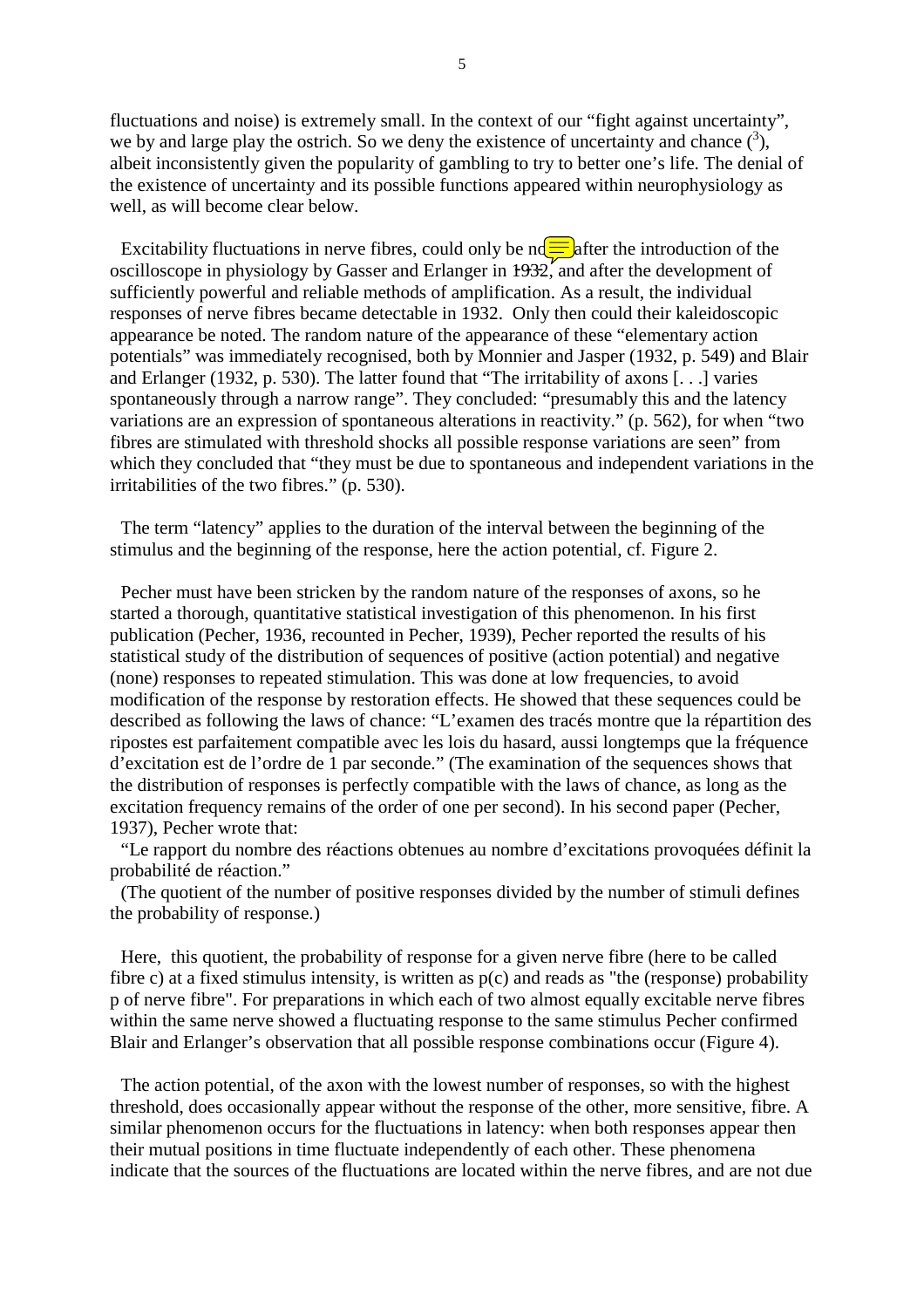to small random variations in stimulus intensity. Both phenomena are evident in Pecher's 1937 picture, here reproduced in Figure 4.

Pecher, however, set out to investigate this in statistical detail. For a given fixed stimulus intensity, Pecher measured the response probability  $p(a)$  of fibre a and  $p(b)$  of fibre b, as well as the probability of their simultaneous occurrence, the combined response probability p(a+b). A well-known law states that when two mutually independent random all-or-none events occur then the probability of their combined occurrence is equal to the product of their individual probabilities:  $p(a+b) = p(a) \times p(b)$ . Pecher showed this to be indeed the case, thus:

"Les fluctuations d'excitabilité de deux fibres d'un même nerf sont donc complètement indépendant l'une de l'autre."

(The fluctuations in excitability of each of the two fibres of the same nerve are, therefore, completely independent of each other.)



Figure 4. External recording of the action potentials of two nerve fibres in a single nerve, responding to the same stimulus (Pecher, 1937)

He amplified this conclusion in his third paper (Pecher, 1939), where he tabulated the results of nine two-fibre observations ("Tableau I. – Fluctuations d'excitabilité de deux fibres") where he showed the close correspondence between the calculated probability of each combined response and its observed probability (Pecher, 1939 p. 137). He concluded that these fluctuations were a property of the nerve fibre itself, thus should be called "fluctuations of excitability" (or "fluctuation in excitability"):

"Ces flutuations aparaissent au sein du nerf et nous pouvons donc les qualifier de fluctuations de l'excitabilité."

(The fluctuations are situated in the heart of the nerve, and we may, therefore, qualify them as excitability fluctuations).

He continued :

"Elles se manifestent entre autres, selon deux aspects: fluctuation du seuil d'excitation et fluctuation du temps de latence."

(The fluctuations manifest themselves in two ways: a fluctuation of the threshold of excitation and a fluctuation in latency, the interval of time between stimulus and response.)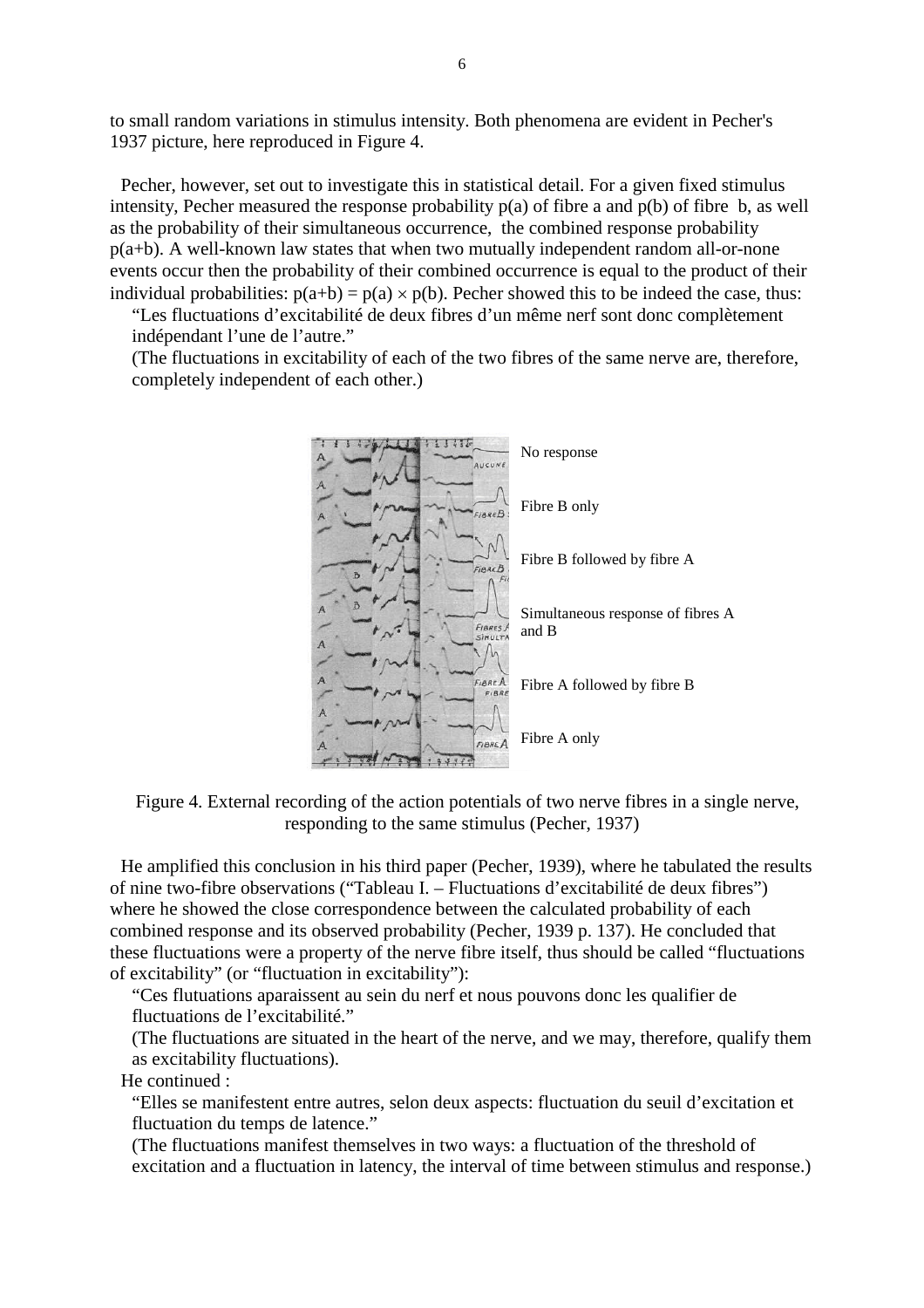He then investigated these two aspects in detail.

He noted that the S-shaped curve relating response probability to stimulus intensity resembled the integral of the Galton curve  $({}^{1})$  (Pecher, 1939, Fig. 2 on p. 138) (Figure 5).

Pecher then defined the average threshold ("seuil moyen" p. 139) as the stimulus intensity corresponding with the halfway point, i.e. the intensity that elicits 50 responses to 100 stimuli (Pecher, 1939, Fig. 2 on p. 138), thus with a response probability of 0.5 or 50 percent. The average threshold varies widely because of the changes in distance thus resistance between stimulus electrode and the nerve fibre under investigation. To compare different fibres he used relative stimulus intensities. This sets the intensity of the stimulus at the threshold to 100 percent (Pecher, 1939, Table 2 on p. 139).



Figure 5. Integral of the Galton curve. (Pecher, 1939). EP: "écart probable" (probable spread, i.e. the interquartile range) (here relative). Horizontal axis: Stimulus intensity plotted *relative* to threshold intensity (set at 100%). Threshold intensity is defined as the intensity at which the response probability is 50 %. Vertical axis: response probability in percent

From drawings of the S-shaped graphs of stimulus intensities and response probabilities (the cumulative distribution function, Figure 5), he derived a measure for the spread of each distribution. The equally sized differences between each of the two quartiles (relative stimulus intensities for which the probabilities are 25 percent and 75 percent respectively) and the average threshold was called by him the "écart probable", abbreviated to EP (probable spread, i.e. the interquartile range, also called the midspread or middle fifty) (Figure 5). Their values varied between 0.7 and 2 percent of the average threshold, corresponding with "maximal" values for the spread of the whole range of between 2 and 5 percent (Pecher, 1939 Table II p. 139).

For the fluctuation in latency, Pecher noted the asymmetrical shape of the curves describing the occurrence probability with time after the initiation of the stimulus (Pecher, 1939, Fig. 3 p. 142) and he also started an inquiry into the effects of stimulus duration and variation in stimulus frequency.

In the discussion, Pecher investigated probable causes for the phenomenon. He rejected degradations of the preparations as well as macroscopic temperature fluctuations. He also noted that thermal noise, called by him the effects of electrical resistivity ("les charactéristiques électriques de la membrane polarisée de la fibre nerveuse" Pecher, 1939, p. 148) is too small to explain the size of the fluctuations. He then set out to show that a statistical variation in ion number could indeed explain the phenomenon, probably together with other local sources of fluctuations. He believed that fluctuations due to the discontinuity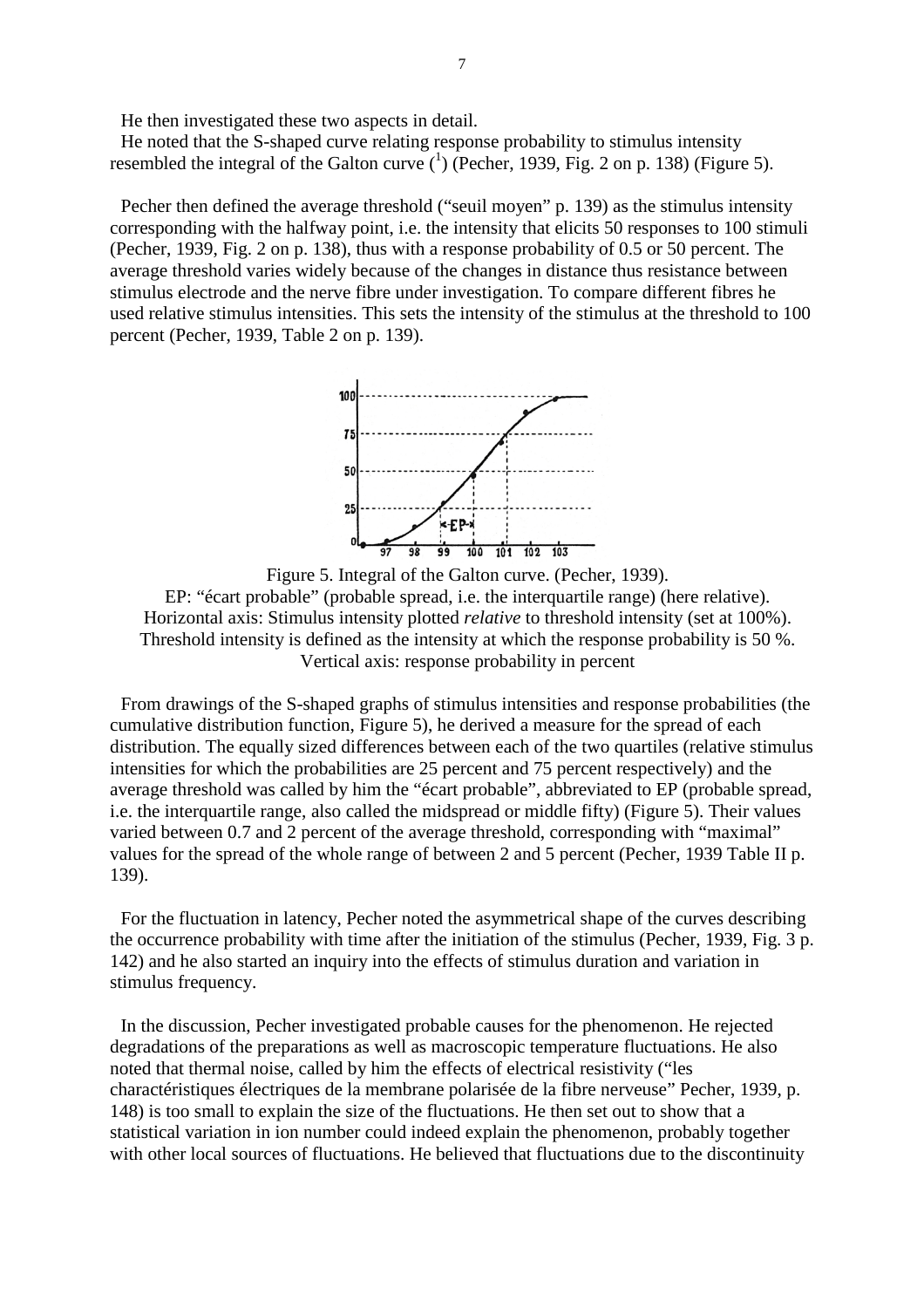of matter should necessarily play an important role. He stated this rather cautiously (Pecher, 1939, p. 149/150):

"… la fluctuation d'excitabilité due à la discontinuité de la matière, intervient pour une part certainement non négligeable dans la fluctuation que nous avons observée expérimentalement."

(the fluctuation in excitability due to the discontinuity of matter interferes with a certainly non-negligible part in our experimentally observed fluctuations.)

He then states that more precise investigations are needed to be able to explain the excitability fluctuations (Pecher, 1939, p. 150). At this moment, his investigations halted and could, alas, never be taken up by him again.

Pecher then asked whether similar phenomena played a role elsewhere in the nervous system. He mentioned two likely spots, namely sensors and synapses. He proved to be prophetic in both instances (Pecher, 1939, p. 150):

- Several types of sensors produce irregular sequences of action potentials that must have been generated by irregular fluctuations and that may act as information carriers (cf. Verveen and Derksen, 1965).
- In the 1950's B. Katz and co-workers (starting with Fatt & Katz, 1952) showed that synapses (cf. Figure 1) produce irregularly occurring miniature synaptic potentials of which the probability of occurrence increases much upon the arrival of its action potential.

As regards possible functions of the fluctuations, Pecher notes that their effects will cancel in large systems, thus are non-notable, but (Pecher, 1939, p. 150):

"Il n'en est peut-être plus ainsi, si l'on considère des processus nerveux plus subtils, mettant en jeu seulement quelques influx dans quelques neurones."

(But this is probably not the situation in case of more subtle neural processes, especially when processing just some input into a few neurones.)

He did not speculate further on the subject, which is a pity, but speculation does not belong in a scientific report as such (neither did I in my official publications). However, I do think that, in his concluding paragraphs, Pecher lifted a corner of the veil that covers the question why he chose to study precisely this phenomenon.

## **Extension of the quest**

On the basis of Pecher's work, I now continued my own quest, as well as Pecher's, had he lived, to further the quantitative analysis of fluctuation in excitability. Despite earlier work, people were still considering the irregular fluctuations to be an artefact caused by stimulus variability. So I had to examine the statistical nature of the response sequences again, though with a different method (the run test). I analysed my data on response probability versus stimulus intensity with a method - 'probit analysis' - with the use of one of the early computers (Electrologica X1 at the Mathematical Centre in Amsterdam, with ALGOL 60 as its programming language).

The size of the relative spread (RS: standard deviation divided by mean intensity; instead of the interquartile range EP as such) was calculated for sequences of constant stimuli applied to the same nerve fibre.

From experiments with variation of stimulus duration between the different sequences, followed that the size of the RS does not depend on stimulus properties, so the RS appeared to be a real parameter of the fluctuation in excitability (Verveen, 1960), expressing the size (amplitude) of the fluctuations.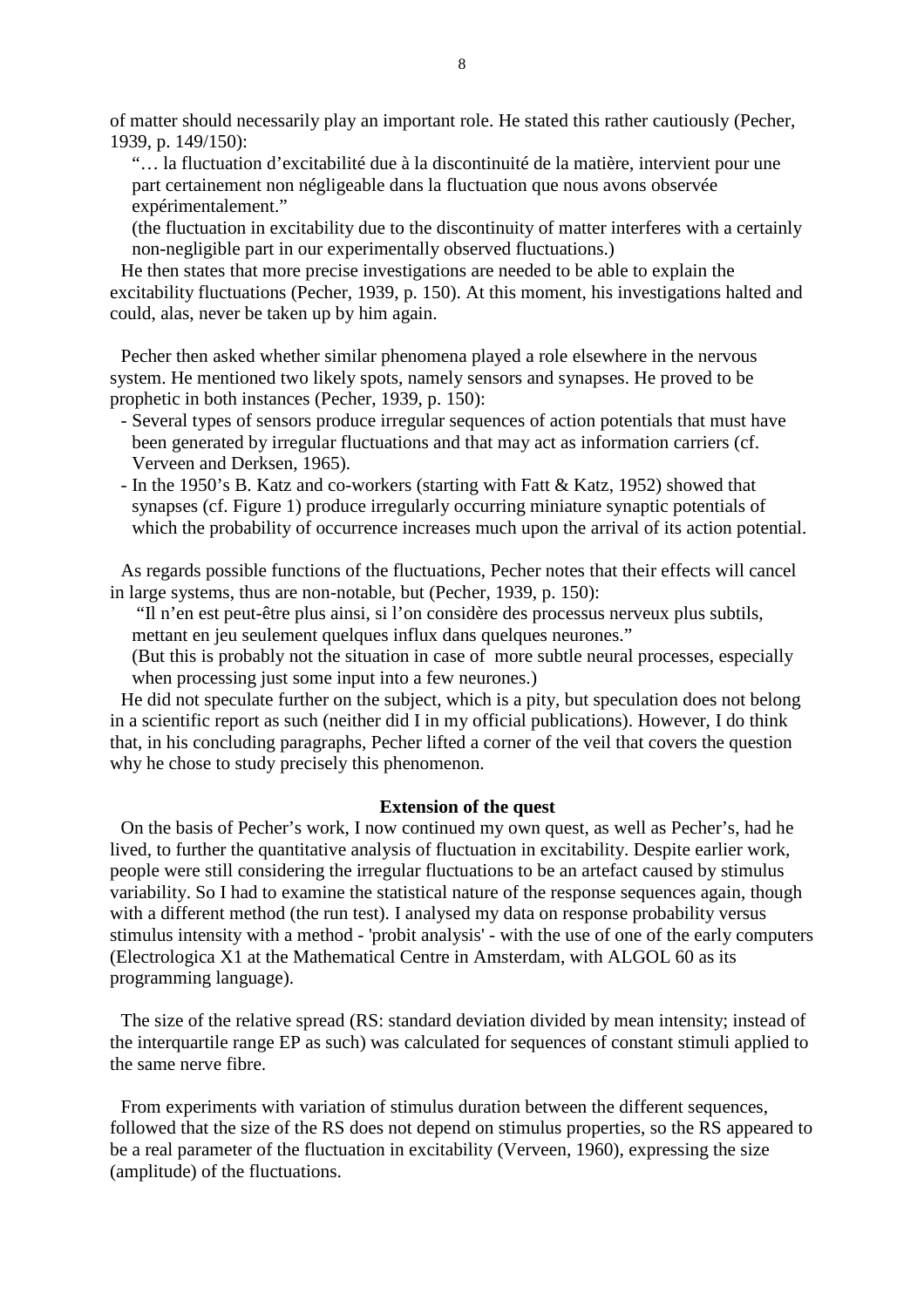

Figure 6. Relationship between nerve fibre diameter and relative spread. Line a. Fluctuation size expected from intrinsic thermal noise. Line b: Line expressing actual noise level, about 10 times that of the thermal noise level (Verveen, 1962)

In order to try to understand the nature of the phenomenon or phenomena behind it, the effect of some chemicals was investigated (Verveen, 1961), as well as that of nerve fibre diameter (1962).

A clear inverse relationship was found between RS and fibre diameter (Figure 6, Verveen, 1962), with a much larger size of the RS than could be expected from white electrical noise (thermal noise). From these experiments followed that *the size of the fluctuations is larger, the smaller the diameter of the excitable element is*.



Figure 7. Electrical membrane noise Its intensity and "shape" depends on membrane potential (in mV, at left, inside of the nerve fibre with respect to outside). Units: 5 mV (vertical) and 1 ms (horizontal). (Verveen and Derksen, 1968)

Injections of electrical noise (figure 7), in an electrical model for the nerve fibre, showed that noise as such could reproduce all known properties of the excitability fluctuations (Ten Hoopen and Verveen, 1963). It also followed, that noise sensitised the nerve (model) to weak stimuli (see also Figure 8 C).

A multineurone model, made by Derksen, showed that the introduction of mutually independent noise sources into the neurones smoothed and linearised the output of the neurone network model with respect to its input (Derksen, 1964) (Figure 8).

Late in the year 1962, Derksen and I learned of each other's interests, so we decided to join forces to try to investigate the underlying physiological process. We developed a set-up for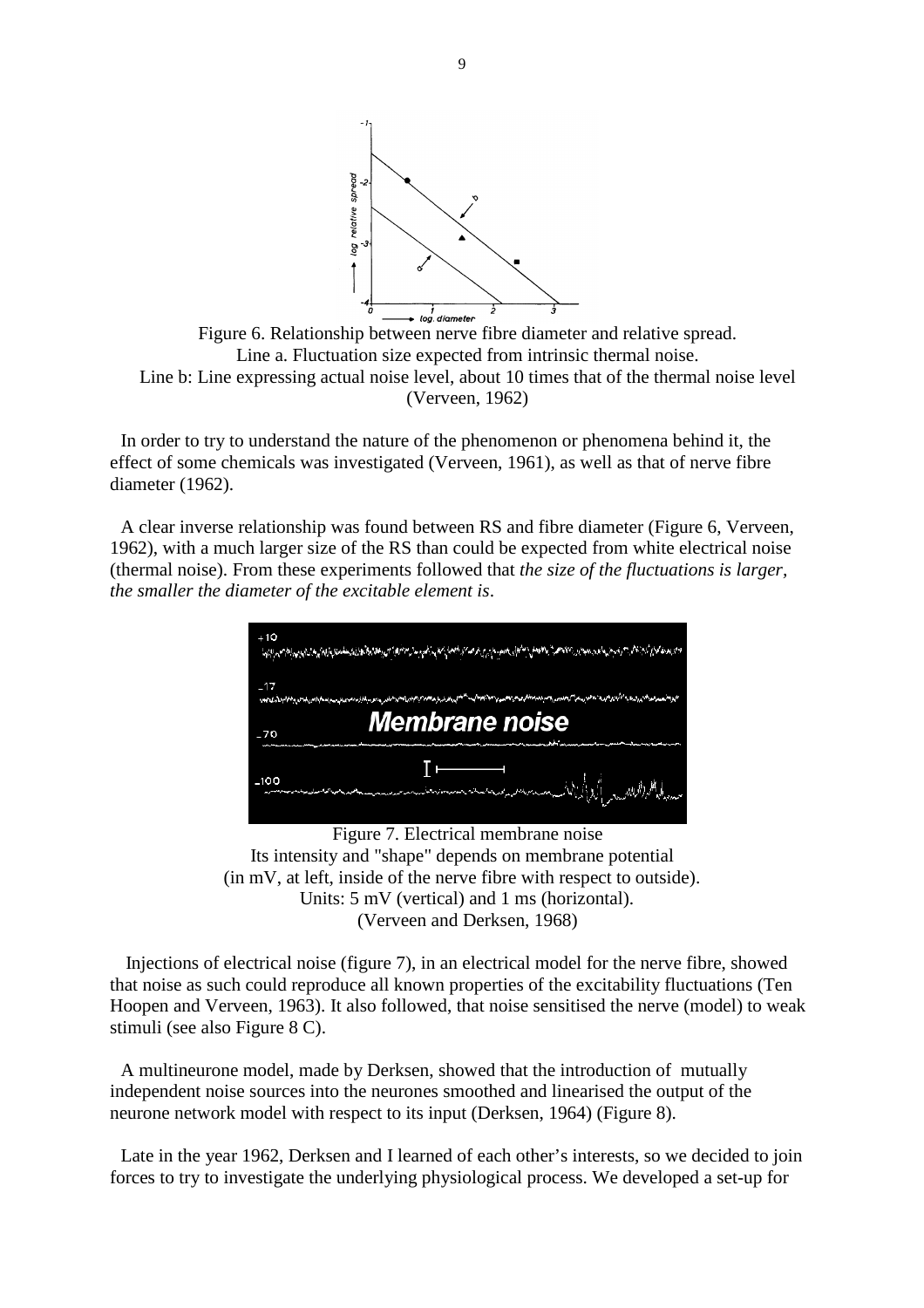the direct measurement of the voltage over the nerve membrane at the microvolt level, instead of the millivolt level then in use. With this set-up, our measurements did indeed show the random pattern of voltage fluctuations (Figure 7. So-called "membrane noise", also visible as the tiny fluctuations of each of the traces in figure 2), which led to Derksen's PhD thesis, in 1965. Since the discovery of membrane noise was the result of the combined work of the two of us, we intended to publish this at about the same instant of time in Science, but the appearance in this journal was delayed by the familiar question posed by the referees who thought the reported noise pattern to be a stimulation artefact. However, it was finally and belatedly accepted for publication (Derksen and Verveen,  $1966$ ) $(^2$ ).



Figure 8. Response of a model, that consisted of several model neurones, to stimulation with a 100 ms series of 10 pulses. Each pulse lasted 1 ms (millisecond). Their intensity was changed:

A. as such (without noise), B. with noise added, C. like B but with decreased neurone thresholds

(Adapted after Derksen (1964), also reproduced in www.verveen.eu/Figure\_05.html)

We measured the frequency spectrum of the membrane noise: the plot of the intensity of each frequency component versus its frequency. This spectrum, appeared to belong to the socalled one-over-f type, at which noise intensity at each frequency component f equals a constant times 1/f. In this paper, we also showed that the noise was associated with potassium ion transport.

In 1965, we published a paper showing that neural noise could explain sensor behaviour (Verveen and Derksen, 1965).

Membrane potential and action potential were, at that time, theorised to be generated by the action of potassium channels and sodium channels situated within the nerve (neurone) membrane (Hodgkin and Huxley, 1952).

Theorists showed that kinetics of the then still theoretical membrane channels could generate electrical membrane noises of the one-over-f-squared noise or  $1/f<sup>2</sup>$  noise pattern (figure 9). From this pattern, electrical channel resistance as well as the number of channels involved could be derived (Hill and Chen, 1972; Stevens, 1972). To our disappointment no generally applicable theory existed (nor exists) to describe the 1/f kind of noise spectrum.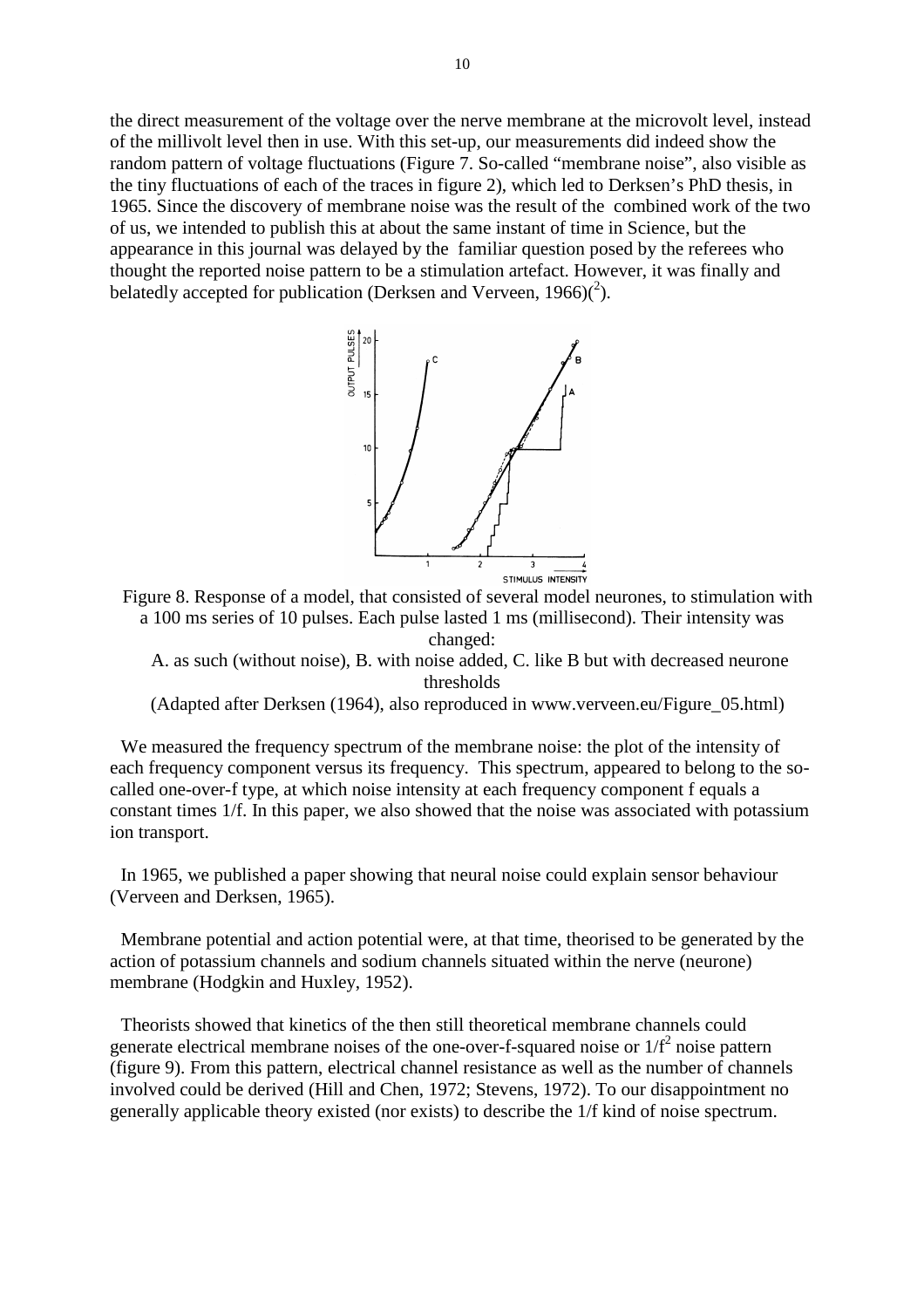

Figure 9. Different kinds of noise present in a nerve fibre. Open symbols: measured noise spectrum, lines: 1/f, 1/f-squared and white noise components. Vertical axis: log noise intensity, horizontal axis: log frequency component. (After Van den Berg, de Goede and Verveen, 1975)

In a series of publications published between 1972 and 1975 with Siebenga, Meyer, de Goede and van den Berg, we showed that different ionic membrane-channel systems did indeed generate their own membrane noise pattern (cf. Siebenga and Verveen, 1972), as was also shown by Fishman and co-workers from 1972 onward.

From the analysis of the noise pattern, the number of channels involved in such a system could then be calculated as well as single channel resistance. For sodium channels is referred to the papers by Siebenga at al. (1972, 1973 and 1974) and by Van den Berg et al. (1975); and for potassium channels to the papers by Van den Berg et al. (1977 and 1984). For membrane noise and membrane channels in general, I refer to the work of DeFelice with whom I wrote a for me final  $-$  review paper on membrane noise in 1974. Since 1974/75, Van den Berg and DeFelice carried on with and extended upon these investigations.

These results, as well as the work on synaptic noise by Katz and co-workers (1951 and later), induced other investigators, to search for and develop innovative methods to investigated these channels, especially the patch clamp technique (Neher and Sakmann, late 1970's and their co-workers).

A chance discovery of an elongated hourglass inspired me to investigated the flow of particles through its long stem. Its pattern suggested a comparison with the flow of ions through a membrane channel (Schick and Verveen, 1974).

In a well-executed set of investigations, Van den Berg, in coöperation with De Goede and De Vos (1981 – 1989), showed that the spectrum of the noise of ions flowing through a welldefined channel shows no 1/f noise at all. The noise existing in such a system can be explained by fluctuations in the number of the ions present within the fluid flowing through the channel. 1/f noise appears when the complexity of the system increases, for instance by the presence of larger particles tending to obstruct the pore. One may conclude that the 1/f noise types may be an indication of system complexity.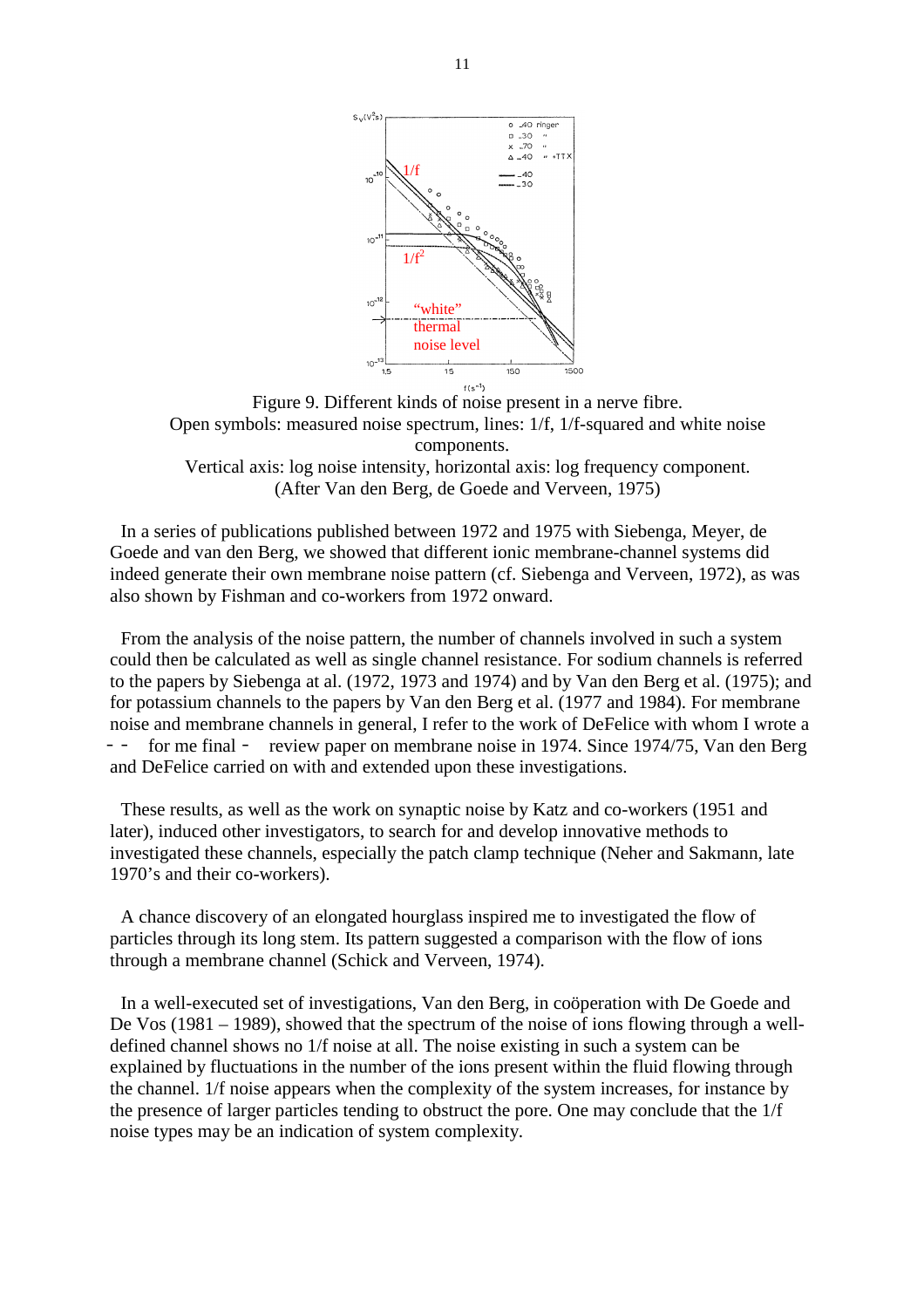## **Possible functions of the noise and some practical applications**

 Neurons are noisy elements, where noise sources are present at the input sites (the synapses, Figure 1) as well as at its output site (the axon hillock, Figure 1). They are, therefore, modulating randomness. This aspect of their function is especially pronounced when the decision level is critical (Figure 3).

 The inverse relationship between the amplitude of membrane noise and the diameter of the triggerable neural unit (Verveen, 1962), implies that for extremely small neurones, as well as for the thin nerve fibre "endings" situated in receptors (Verveen and Derksen, 1965), irregular sequences of action potentials are generated by the noise (Ten Hoopen and Verveen, 1963). Such stochastic (i.e. random) series may be useful in multiunit parallel network systems:

- They may function as carrier waves for signalling small variations in receptor inputs.
- The irregular spacing between the action potentials in such sequences, in nerve fibres, avoids accidental crosstalk between the fibres as may otherwise occur because of their dense packing within nerves and within other nervous tissues, thus conserves the original information content transported by the individual nerve fibres.

 Deterministic patterns may have the effect of wearing blinkers (blinders) and random processes may, therefore, play a valuable role in our brain for it to let us generate new ideas ("creativity") and to allow us to gain an original attitude ("free will"):

- Extremely small neurones, present within the nervous system, may produce spontaneous activity, i.e. activity generated in the absence of input into such neurones. Such activity may enable unusual combinations to occur. Like in evolution, most combinations will not lead to meaningful activity and will be filtered away, but useful new activity may occur once in a while. Such activity may, therefore, be involved in creative processes. Think for instance of the spontaneous occurrence of an entirely new solution to a problem one has been carrying around for some time.
- Since larger neurons are less noisy, they may be involved in functions that require high accuracy. The anatomical structure of neurons as visible in cortical slices may as such be indicative of the degree of randomness allowed or even used within the system involved. The large size of, for instance, many motoneurons, thus implies high accuracy requiring activities.
- A related result of such spontaneous activity may be the resolution of a mental block of some sort, comparable with the application of a random hit to a mechanical or analog electrical apparatus that "refuses" to function at some moment in time.
- Neuronal "betting" at critical decision levels will lead to similar results.

 Neural noise increases the quality of the statistical stimulus response relationship within networks of neurones since it increases as well as linearises the range over which information is gathered and transmitted (Derksen, 1964) (Figure 6).

This possibility has been used in the construction of a functional hearing implantation (Bruce et al. 1999).

 The mentioned 1974 hourglass paper became popular around the turn of this century in theoretical and applied studies of systems with flows of macroscopic particles, such as heavy road traffic, in the transshipment of grain and other particles and of many people trying to move trough narrow doorways.

12

\* \* \*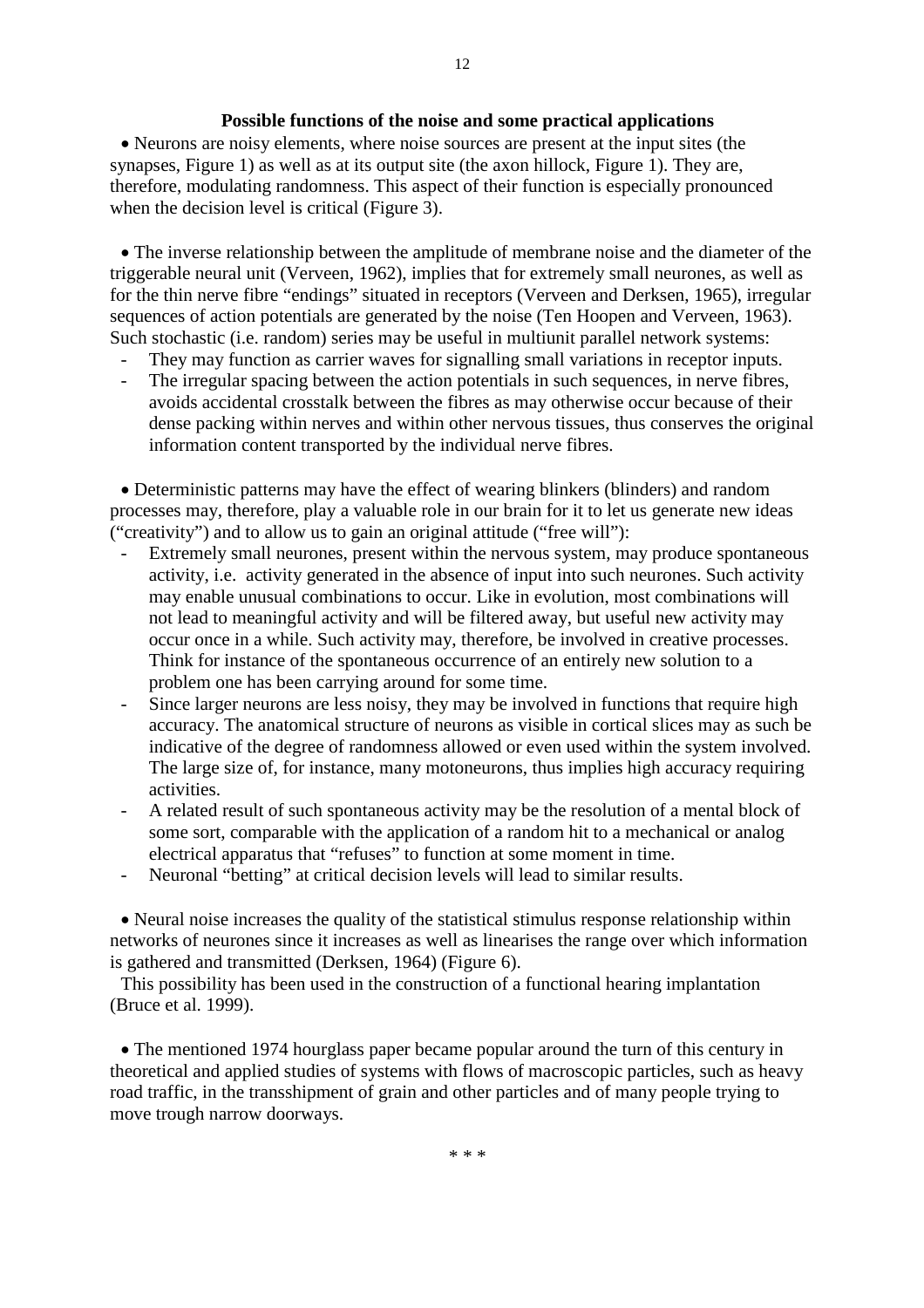This discussion shows again that science is a continuous process carried out by individuals in relation to what other individuals did before, much like Google Scholar coins in its motto: "Stand on the shoulders of giants", although we have to keep in mind that giant size is quite variable and waxes and wanes during the course of time" (http://scholar.google.com/).

#### **Note added in January 2012**

Charles Pecher's fate remained a mystery for an extraordinarily long time. About five decades later, early in 2009, I received out of the blue an e-mail from Carla Webbles, a cousin of Charles Pecher, who had just heard that her uncle had died in 1941, under highly questionable circumstances. Searching the internet she had discovered references to me in relation to Charles Pecher's work and, therefore, mailed me to obtain more information. I was flabbergasted by it, and wrote the first version of this very article to tell her, her mother and Charles Pecher's daughter Evelyne Cerf-Pecher, born after her father's death, how much I admired him.

By that time, Evelyne had already set course on an admirable path of discovery of her father's work and destiny. She uncovered an extraordinary though sad story, published in 2011, about this brilliant and resourceful man who had embarked on another fascinating field of science, for which he moved from Belgium to the USA in September 1939. There, his investigations concerned the pioneering use of radioactive substances in medicine. This work falls outside the scope of my discussion, here, but for the notion that it is remarkable that both fields contain a common denominator given by the role of chance within nerve fibres as well as - indirectly - by the use of radioactive isotopes! This happened in 1941, early during World War 2, and radioactivity became a subject of basic military importance. As a result, not only his work was declared a military secret but, because of his knowledge of radio isotopes, he was a secret himself in a sense! He became tragically entangled in its consequences as a result, for the different interests of his own country, and his new one mangled him and led to his untimely death at the end of August 1941.

His work on radioactivity and medicine remained a military secret for an extraordinarily long time, but it has recently been rediscovered. His pioneering work in nuclear medicine is, therefore, now fully recognized, as one can see using Google Scholar.

#### **Notes**

 $\epsilon$ ==> 1966<sup>1</sup> The <del>1965</del> publication in Science marked a breakthrough. Despite proof to the contrary peer reviewers considered the fluctuations to be due to instrumental noise. This was the first instance of acceptation of our work for publication in a high-rating journal. I think that people are still extremely reluctant to consider that our brain may function on a probability basis. Even more so when we consider the fact that any neuron, "facing" a critical decision, resorts to betting, using an input weighted probability of response.

> $2^2$  cf. http://www.galtoninstitute.org.uk/Newsletters/GINL9909/francis\_galton.htm. It is sometimes called "relation of de Moivre"

(http://www.nature.com/nature/journal/v132/n3340/abs/132713a0.html). Nowadays this relation (the Law of Error) is called the normal or Gaussian (density) distribution, sometimes going by the name of frequency curve or Bell curve. The S-shaped integral or 'cumulative distribution function'.

<sup>3</sup> Recently, I coined the term "*horror incerto*", fear of uncertainty, for this phenomenon. (March 13th, 2012, www.verveen.eu/index).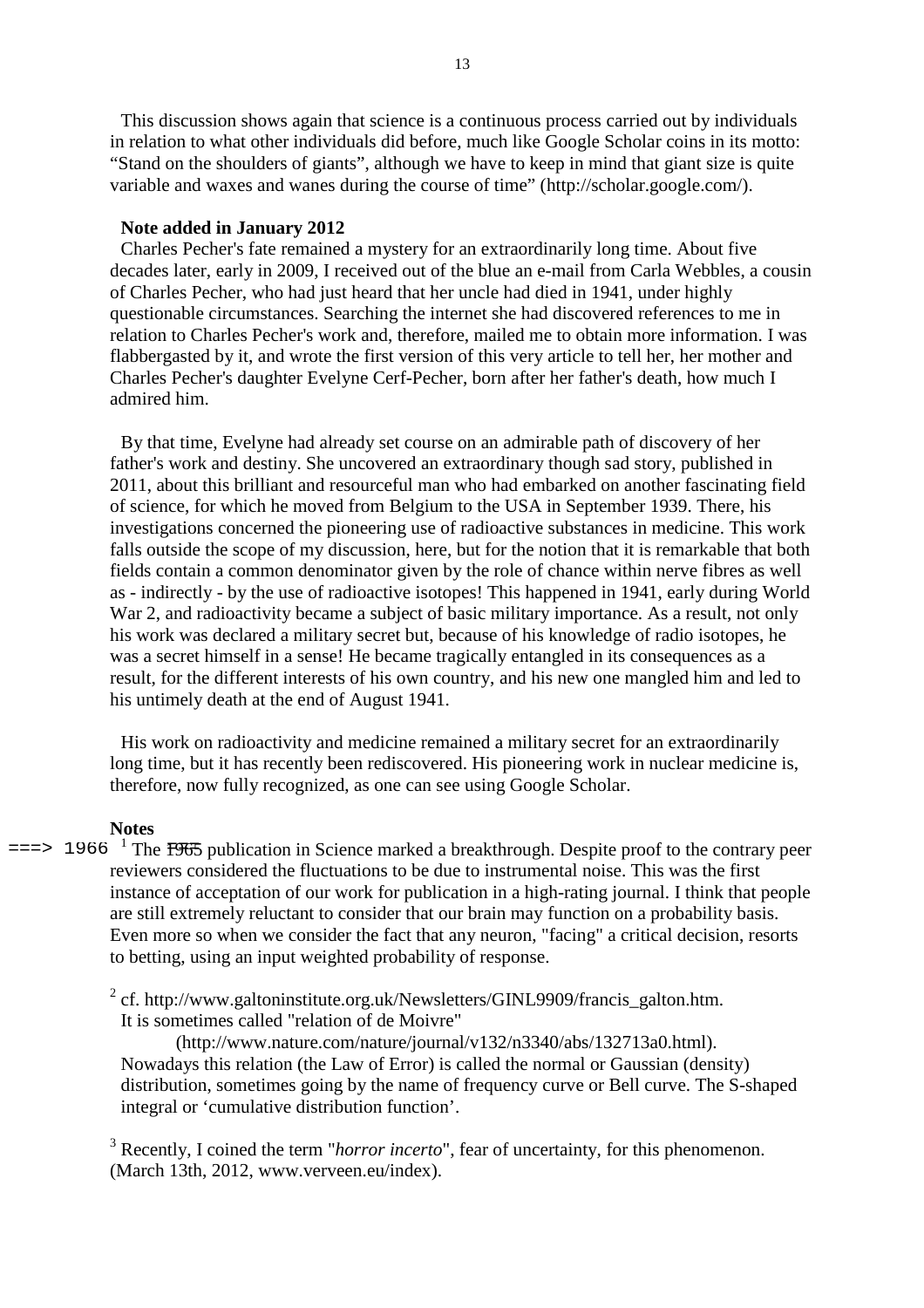#### **References**

Blair, E. A. & J. Erlanger, 1932. Responses of axons to brief shocks. Proc. Soc. Exp. Biol. and Med., 29: 926-927.

Blair, E. A. & J. Erlanger, 1933. A comparison of the characteristics of axons through their individual electrical responses. Am. J. Physiol., 106: 524-564.

Bruce, I.C. , M.W. White, L.S. Irlicht, S.J. O'Leary, G.M. Clark, 1999. The effects of stochastic neural activity in a model predicting intensity perception with cochlear implants: low-rate stimulation IEEE Transactions on Biomedical Engineering, 46(6):617-629.

Bruin, G. de, I. Guy and R.J. Van den Berg, 1984. Single potassium channel conductance in the frog node of Ranvier. Biophys. J. 45: 855-858.

Cerf-Pecher, Evelyne, 2011. Mon père Charles Pecher, l'homme de sciences, 1913-1941 avec en annexe "The story in English" ... the scientist, World War 2, the forgotten pioneer ... Didier Devilled Éditeur, Bruxelles

Derksen, H.E., 1964. Discussion.

In: Information processing in the nervous system. R.W. Gerard and J.W. Duyff, eds. Proceedings of the International Union of Physiological Sciences, 22d International Congress, Leiden, vol. 3: 384- 394.

Derksen, H.E., 1965. Axon membrane voltage fluctuations. Acta Physiol. Pharmacol., Neerlandica 13: 373-466

Derksen, H.E. and A.A. Verveen, 1966. Fluctuations of resting neural membrane potential. Science 151: 1388-1389.

Fatt, P. and B. Katz (1951) An analysis of the end-plate potential recorded with an intra-cellular electrode. J.Physiol.115, 320-370.

Fishman, H.M., 1972. Excess noise from small patches of squid axon membrane. Biophys. Soc. Abstr, 1972

Frishkopf, Lawrence S., 1956. A probability approach to certain neuroelectric phenomena. Reserach Laboratory of Electronics, M.I.T., Technical Report nr. 307. Link: http://dspace.mit.edu/bitstream/handle/1721.1/4775/RLE-TR-307-04734586.pdf?sequence=1

Hill, T.L. andYi-Der Chen, 1972. On the Theory of Ion Transport across the Nerve Membrane. Biophysical Journal, 12 (8): 948-959.

Hodgkin, A., and A. Huxley, (1952): A quantitative description of membrane current and its application to conduction and excitation in nerve. J. Physiol. 117:500–544. McCulloch, Warren S., 1958/59. Agatha Tyche: Of nervous nets –the lucky reckoners.

Reprinted in W.S. McCulloch, 1965. Embodiments of mind. The MIT Press, Cambridge, **Massachusetts**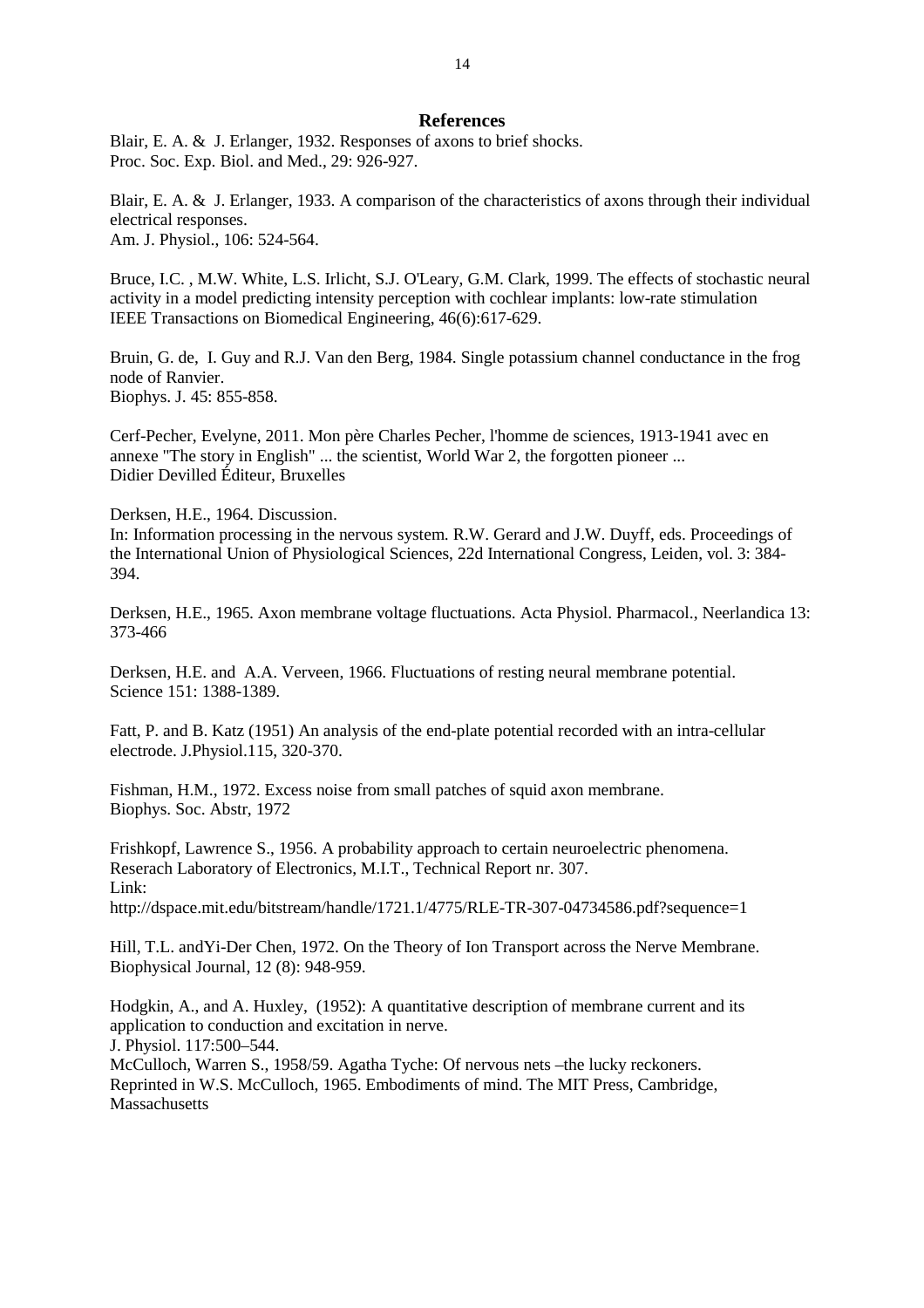Monnier, A. –M. & H. H. Jasper, 1932. Recherche de la relation entre les potentiels d'action élémentaires et la chronaxie de subordination. Nouvelle démonstration du fonctionnement par "tout ou rien" de la fibre nerveuse. C. R. Soc. Biol. 110: 547-549. (Investigation of the relationship between elementary action potentials and the "chronaxie de subordination". A new demonstration of the "all-or-none" behaviour of the nerve fibre).

Neher, E. & Sakmann, B. 1976. Single-channel currents recorded from membrane of denervated frog muscle fibres. Nature 260, 799-801.

Pecher, Ch., 1936. Étude statistique des variations spontanées de l'excitabilité d'une fibre nerveuse. C. R. Soc. Biol. 122: 87-91. (Statistical study of the spontaneous variations in excitability of a nerve fibre).

Pecher, Ch., 1937. Fluctuations indépendantes de l'excitabilité de deux fibres d'un même nerf. C. R. Soc. Biol. 124: 839-842. (Independent fluctuations in excitability of two fibres in the same nerve).

Pecher, Ch., 1939. La fluctuation d'excitabilité de la fibre nerveuse. Arch. Intern. Physiol. 49 (2): 129-152. (Fluctuation in excitability of the nerve fibre).

Schick, K. L, and A.A. Verveen, 1974. 1/f noise with a low frequency white noise limit. Nature 251: 599-601.

Siebenga, E. and A.A. Verveen, 1972. Membrane noise and ion transport in the node of Ranvier. In: Biomembranes vol. 3: Passive Permeability of Cell Membranes, F. Kreuzer and J.F.G. Slegers, eds., Plenum Press, NY – London: 293-298.

Siebenga, E., A.W.A. Meyer and A.A. Verveen, 1973. Membrane shot-noise in electrically depolarized nodes of Ranvier. Pflügers Arch. 341: 87-96.

Siebenga, E., J. de Goede, A.A. Verveen, 1974. The influence of TTX, DNP and TEA on membrane flicker noise and shot effect noise of the frog node of Ranvier. Pflügers Arch. 351: 25-34.

Stevens, C.F., 1972. Inferences about Membrane Properties from Electrical Noise Measurements. Biophysical Journal, 12 (8): 1028-1047.

Ten Hoopen, M. and A.A. Verveen, 1963. Nerve-Model Experiments on Fluctuation in Excitability. Progress in Brain Research 2: 8-21.

Van den Berg, R.J., J. de Goede and A.A. Verveen, 1975. Conductance Fluctuations in Ranvier Nodes. Pflügers Arch. 360: 17-23.

Van den Berg, R.J., E. Siebenga and G. de Bruin, 1977. Potassium ion noise currents and inactivation in voltage clamped node of Ranvier. Nature 265: 177-179.

R.J. Van den Berg, A. de Vos, P. Van der Boog and J. de Goede, 1986. Resistivity fluctuations in ionic solutions.

In: Proc. 8th Intern. Conf. on Noise in Physical Systems, 213-216. Eds. A. d'Ámico and P. Mazzetti, Rome, Elsevier Science Puplishers.